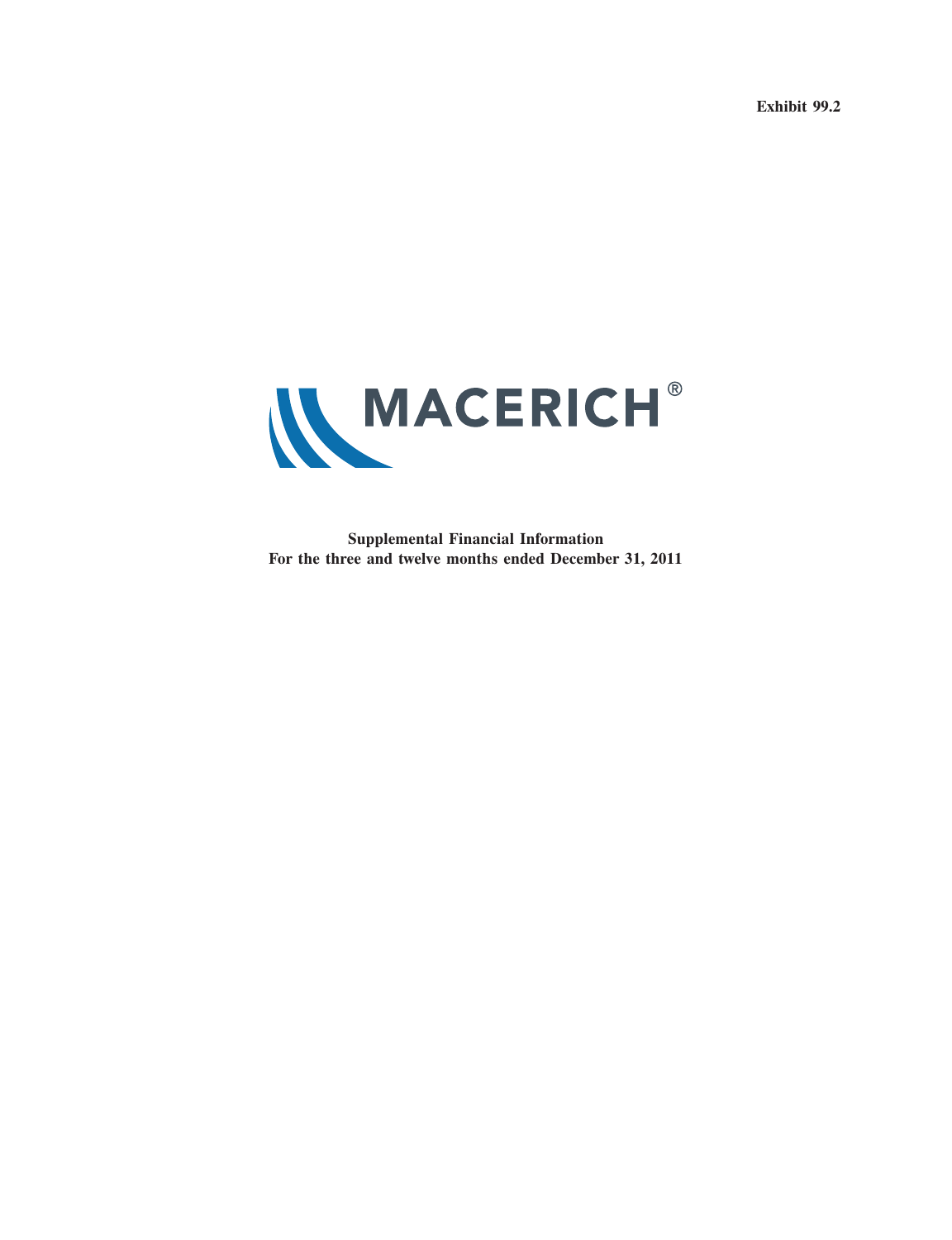### **Supplemental Financial and Operating Information**

### **Table of Contents**

All information included in this supplemental financial package is unaudited, unless otherwise indicated.

|                                                                                     | Page No.  |
|-------------------------------------------------------------------------------------|-----------|
|                                                                                     | $1 - 3$   |
|                                                                                     |           |
|                                                                                     | 2         |
|                                                                                     | 3         |
|                                                                                     | $4 - 5$   |
|                                                                                     | 4         |
|                                                                                     | 5         |
|                                                                                     | $6-9$     |
|                                                                                     | 6         |
|                                                                                     |           |
|                                                                                     | 8         |
|                                                                                     | 9         |
|                                                                                     | $10 - 13$ |
| Consolidated Balance Sheets of the Company as of December 31, 2011 and December 31, |           |
|                                                                                     | 10        |
|                                                                                     | 11        |
|                                                                                     | 12        |
|                                                                                     | 14        |

This supplemental financial information should be read in connection with the Company's fourth quarter 2011 earnings announcement (included as Exhibit 99.1 of the Company's Current Report on 8-K, event date February 3, 2012) as certain disclosures, definitions and reconciliations in such announcement have not been included in this supplemental financial information.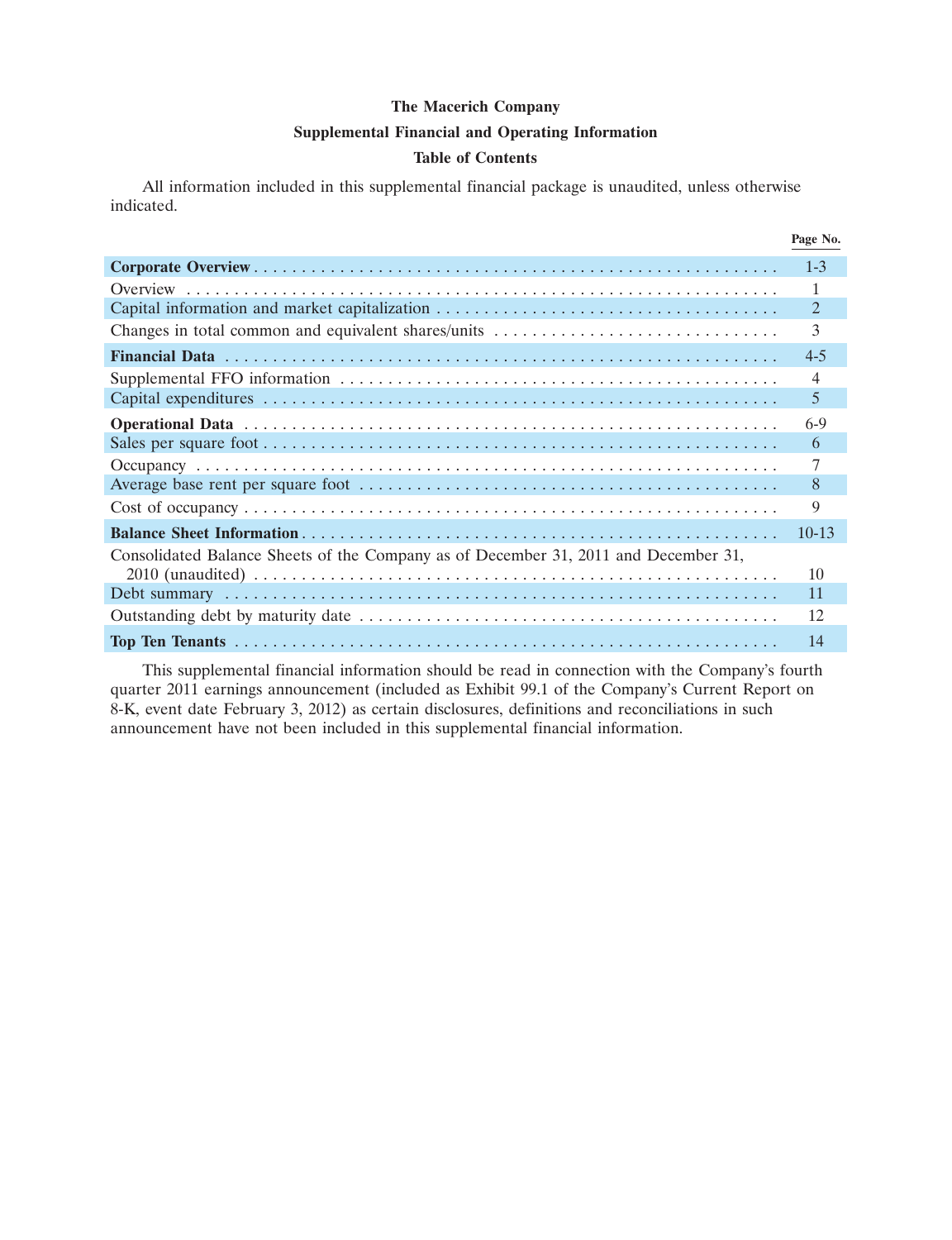#### **Supplemental Financial and Operating Information**

#### **Overview**

The Macerich Company (the ''Company'') is involved in the acquisition, ownership, development, redevelopment, management and leasing of regional and community shopping centers located throughout the United States. The Company is the sole general partner of, and owns a majority of the ownership interests in, The Macerich Partnership, L.P., a Delaware limited partnership (the ''Operating Partnership'').

As of December 31, 2011, the Operating Partnership owned or had an ownership interest in 65 regional shopping centers and 14 community shopping centers aggregating approximately 66 million square feet of gross leasable area (''GLA''). These 79 centers are referred to hereinafter as the ''Centers'', unless the context requires otherwise.

In December 2011, the Company and its joint venture partner reached an agreement for the distribution and conveyance of interests in SDG Macerich Properties, L.P., a Delaware limited partnership (''SDG Macerich'') that owned 11 regional malls in a 50/50 partnership. Six of the eleven assets were distributed to the Company in December 2011. Macerich received 100% ownership of Eastland Mall in Evansville, Indiana, Lake Square Mall in Leesburg, Florida, NorthPark Mall in Davenport, Iowa, SouthPark Mall in Moline, Illinois, Southridge Mall in Des Moines, Iowa, and Valley Mall in Harrisonburg, Virginia. Consequently, these properties are included in certain Non-GAAP operating measures in 2011 as Consolidated Centers, as indicated in this document.

In December 2011, the Company conveyed Shoppingtown Mall to the lender by a deed in lieu of foreclosure. Consequently, Shoppingtown Mall has been excluded from certain Non-GAAP operating measures in 2011 as indicated in this document.

As of December 1, 2011, the Prescott Gateway non-recourse loan was in maturity default. The Company is negotiating with the loan servicer. The outcome is uncertain at this time.

On April 1, 2011, the joint venture that owned Granite Run Mall conveyed the property to the lender by a deed in lieu of foreclosure. The mortgage on this property was non-recourse. Consequently, Granite Run has been excluded from certain Non-GAAP operating measures in 2011 as indicated in this document.

On July 15, 2010, a court appointed receiver (''Receiver'') assumed operational control of Valley View Center and responsibility for managing all aspects of the property. The Company anticipates the disposition of the asset, which is under the control of the Receiver, will be executed through foreclosure, deed in lieu of foreclosure, or by some other means, and will be completed in the near future. Consequently, Valley View has been excluded from certain Non-GAAP operating measures in 2010 and 2011 as indicated in this document.

The Company is a self-administered and self-managed real estate investment trust (''REIT'') and conducts all of its operations through the Operating Partnership and the Company's management companies (collectively, the ''Management Companies'').

All references to the Company in this Exhibit include the Company, those entities owned or controlled by the Company and predecessors of the Company, unless the context indicates otherwise.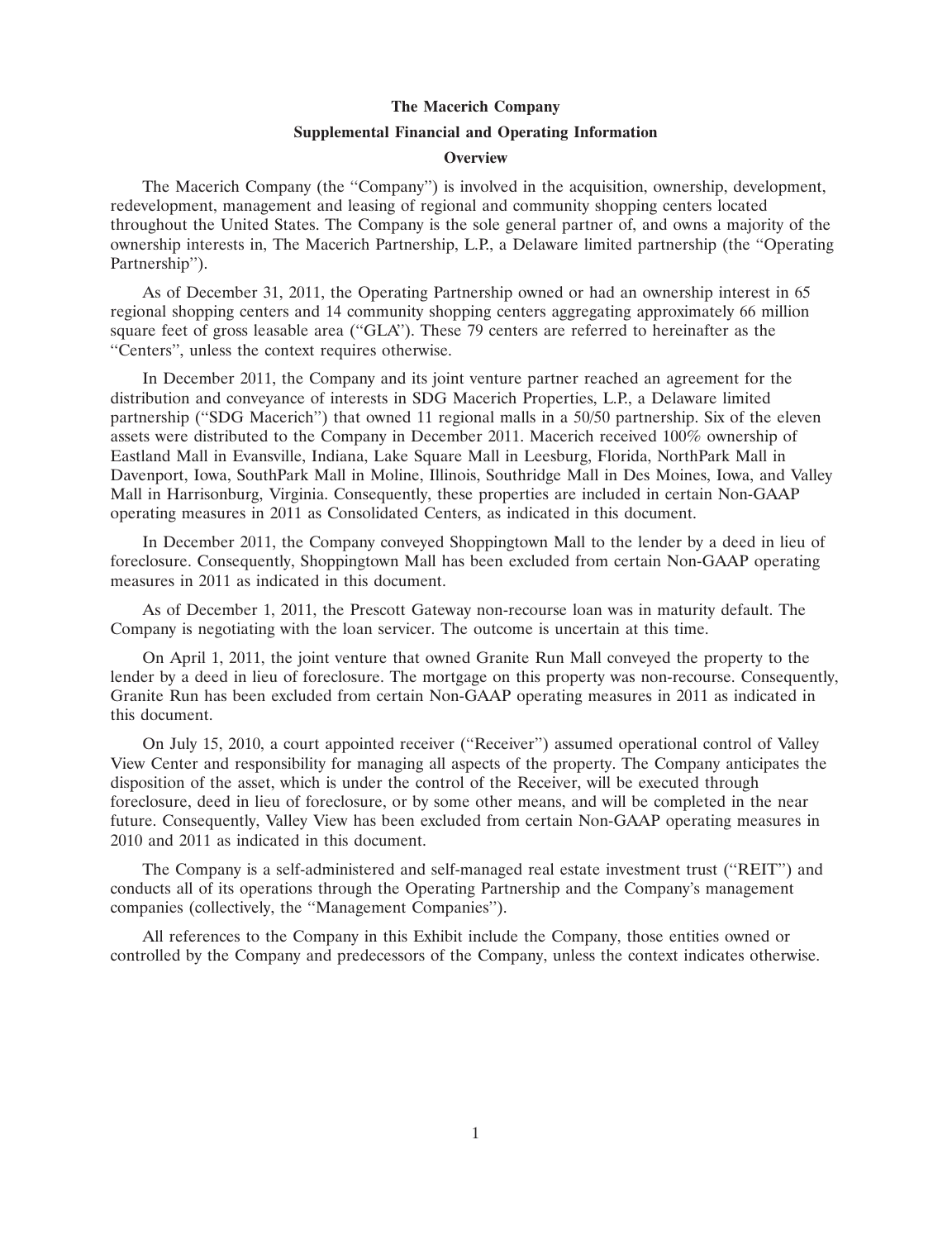## **Supplemental Financial and Operating Information (unaudited) Capital Information and Market Capitalization**

|                                                             | <b>Period Ended</b>   |    |                                             |               |             |
|-------------------------------------------------------------|-----------------------|----|---------------------------------------------|---------------|-------------|
|                                                             | 12/31/2011            |    | 12/31/2010                                  |               | 12/31/2009  |
|                                                             |                       |    | dollars in thousands, except per share data |               |             |
| Closing common stock price per share $\dots \dots \dots$    | 50.60<br>$\mathbb{S}$ | S  | 47.37                                       | \$.           | 35.95       |
|                                                             | \$<br>56.50           | \$ | 49.86                                       | \$            | 38.22       |
|                                                             | 38.64<br>\$           | S  | 29.30                                       | \$            | 5.45        |
| Shares outstanding at end of period                         |                       |    |                                             |               |             |
| Class A non-participating convertible preferred units       | 208,640               |    | 208,640                                     |               | 205,757     |
| Common shares and partnership units                         | 143, 178, 521         |    | 142,048,985                                 |               | 108,658,421 |
| Total common and equivalent shares/units outstanding        | 143,387,161           |    | 142,257,625                                 |               | 108,864,178 |
| Portfolio capitalization data                               |                       |    |                                             |               |             |
| Total portfolio debt, including joint ventures at pro rata. | 5,903,805<br>S.       | S  | 5,854,780                                   | <sup>\$</sup> | 6,563,706   |
|                                                             | 7,255,390             |    | 6,738,744                                   |               | 3,913,667   |
|                                                             | \$13,159,195          |    | \$12,593,524                                | S.            | 10,477,373  |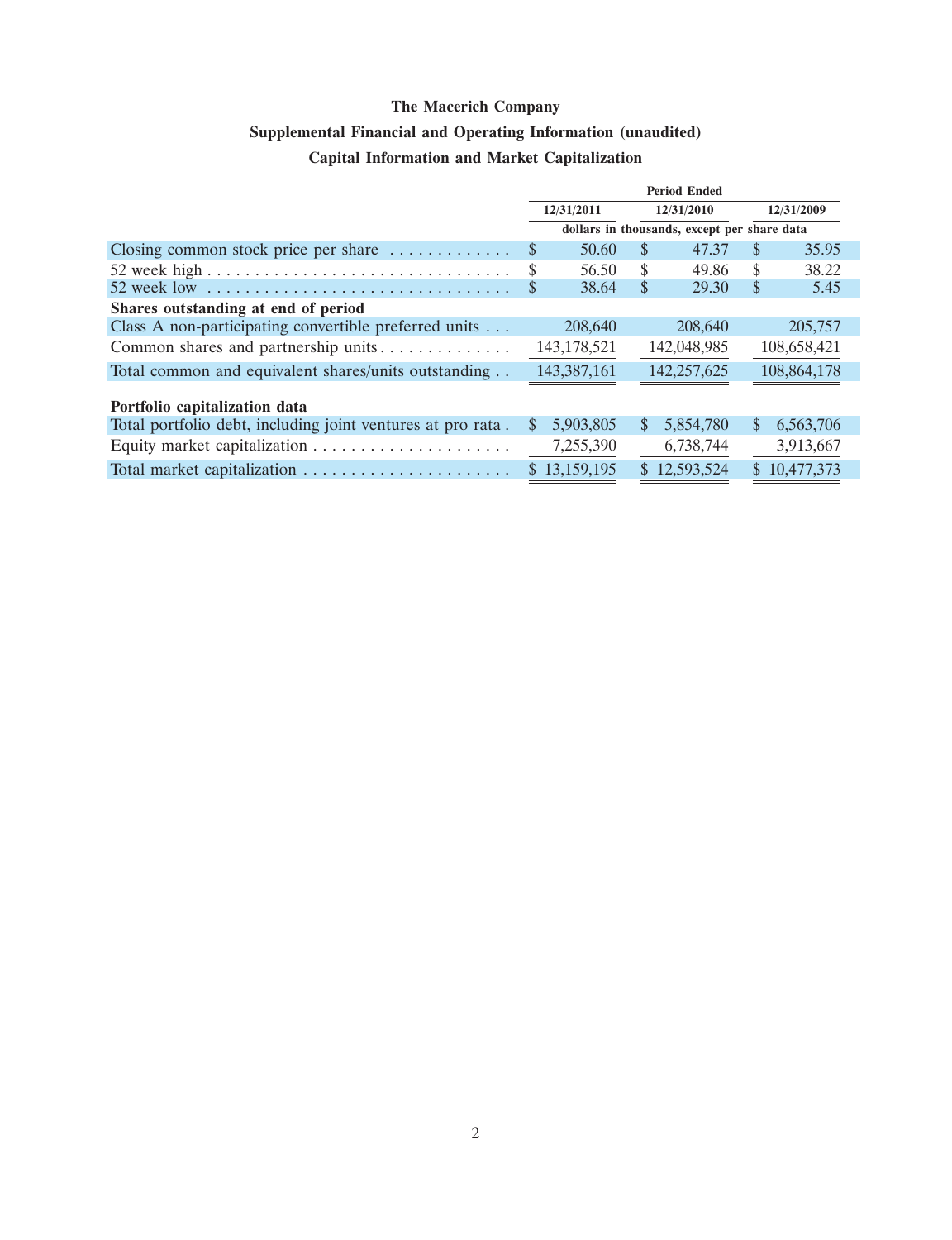# **Supplemental Financial and Operating Information (unaudited) Changes in Total Common and Equivalent Shares/Units**

|                                                                                                           | Partnership<br>Units | Company<br>Common<br><b>Shares</b> | <b>Class A</b><br><b>Non-Participating</b><br>Convertible<br><b>Preferred Units</b> | <b>Total</b><br>Common<br>and<br><b>Equivalent</b><br>Shares/<br>Units |
|-----------------------------------------------------------------------------------------------------------|----------------------|------------------------------------|-------------------------------------------------------------------------------------|------------------------------------------------------------------------|
| Balance as of December 31, 2010                                                                           | 11,596,953           | 130,452,032                        | 208,640                                                                             | 142,257,625                                                            |
| Conversion of partnership units to common shares                                                          | (19,100)             | 19,100                             |                                                                                     |                                                                        |
| Issuance of stock/partnership units from restricted<br>stock issuance or other share- or unit-based plans | 504,857              | 578,599                            |                                                                                     | 1,083,456                                                              |
|                                                                                                           | 12,082,710           | 131,049,731                        | 208,640                                                                             | 143,341,081                                                            |
| Conversion of partnership units to common shares                                                          | (1,011,025)          | 1,011,025                          |                                                                                     |                                                                        |
| Issuance of stock/partnership units from restricted<br>stock issuance or other share- or unit-based plans |                      | 13,676                             |                                                                                     | 13,676                                                                 |
| Balance as of June 30, 2011 $\ldots$                                                                      | 11,071,685           | 132,074,432                        | 208,640                                                                             | 143,354,757                                                            |
| Conversion of partnership units to common shares                                                          | (28, 895)            | 28,895                             |                                                                                     |                                                                        |
| Conversion of partnership units to cash                                                                   | (585)                |                                    |                                                                                     | (585)                                                                  |
| Issuance of stock/partnership units from restricted<br>stock issuance or other share- or unit-based plans |                      | 8,192                              |                                                                                     | 8,192                                                                  |
| Balance as of September 30, 2011                                                                          | 11,042,205           | 132,111,519                        | 208,640                                                                             | 143,362,364                                                            |
| Conversion of partnership units to common shares<br>Conversion of partnership units to cash               | (16,896)<br>(232)    | 16,896                             |                                                                                     | (232)                                                                  |
| Issuance of stock/partnership units from restricted<br>stock issuance or other share- or unit-based plans |                      | 25,029                             |                                                                                     | 25,029                                                                 |
| Balance as of December 31, 2011                                                                           | 11,025,077           | 132, 153, 444                      | 208,640                                                                             | 143,387,161                                                            |
|                                                                                                           |                      |                                    |                                                                                     |                                                                        |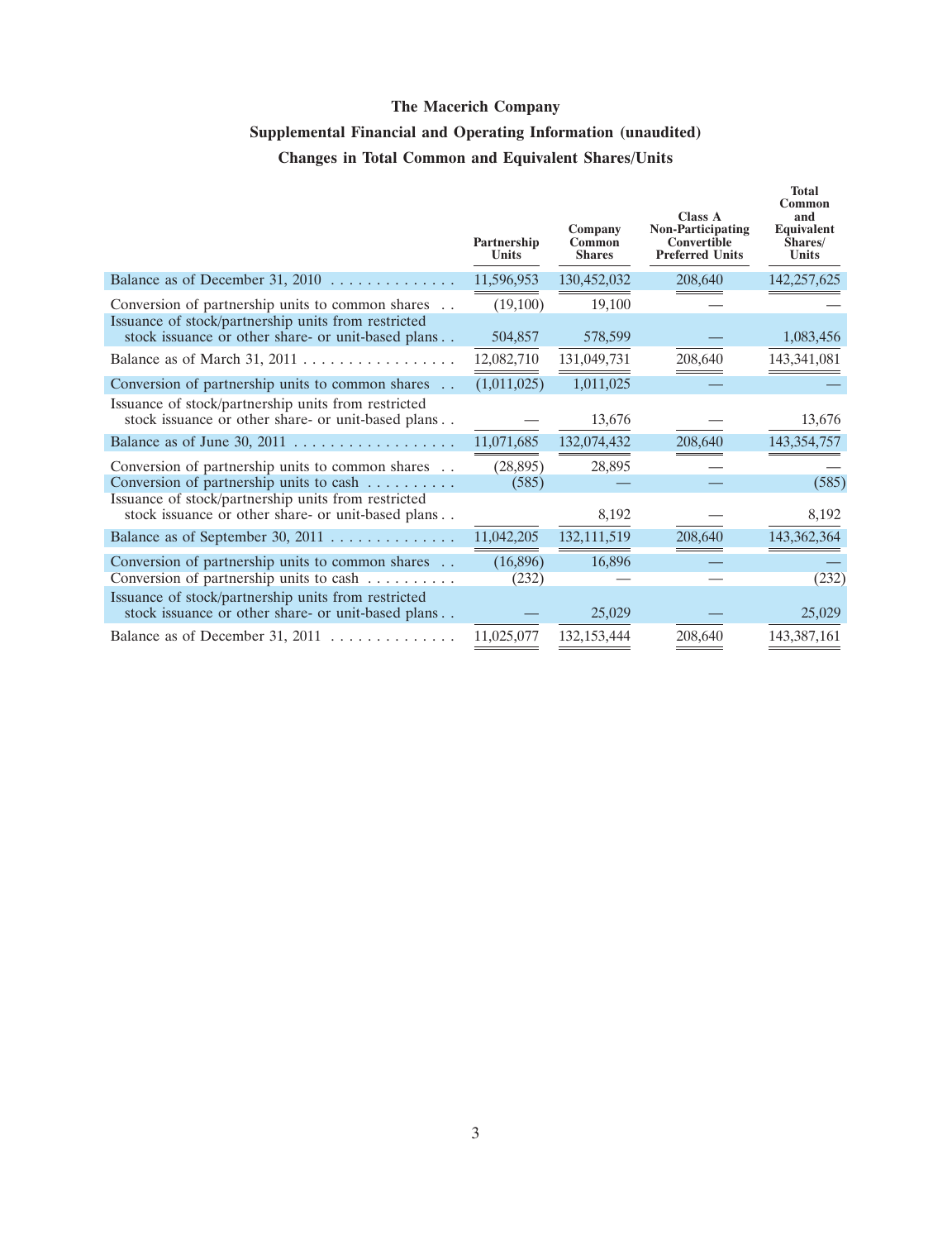## **Supplemental Financial and Operating Information (unaudited) Supplemental Funds from Operations (''FFO'') Information(a)**

|                                                                               |         |                                            | As of December 31,                                 |             |
|-------------------------------------------------------------------------------|---------|--------------------------------------------|----------------------------------------------------|-------------|
|                                                                               |         |                                            | 2011                                               | <b>2010</b> |
|                                                                               |         |                                            | \$73.5                                             | \$74.7      |
|                                                                               |         | For the Three Months Ended<br>December 31, | <b>For the Twelve Months Ended</b><br>December 31, |             |
|                                                                               | 2011    | 2010                                       | 2011                                               | 2010        |
|                                                                               |         | dollars in millions                        |                                                    |             |
| Lease termination fees                                                        | \$4.0   | \$2.9                                      | \$13.4                                             | \$9.5       |
| Straight line rental income                                                   | \$1.8   | \$1.6                                      | \$6.3                                              | \$7.0       |
| Gain on sales of undepreciated<br>$assets \ldots \ldots \ldots \ldots \ldots$ | \$0.0   | \$0.1                                      | $\text{\$}$ 2.3                                    | \$0.6       |
|                                                                               |         |                                            |                                                    |             |
| Amortization of acquired above-<br>and below-market leases                    | \$3.7   | \$2.4                                      | \$12.4                                             | \$10.8      |
| Amortization of debt                                                          |         |                                            |                                                    |             |
| $(discounts)/preminus$                                                        | \$(1.6) | \$(1.7)                                    | \$(7.8)                                            | \$(4.2)     |
| Interest capitalized                                                          | \$3.6   | \$ 3.9                                     | \$16.8                                             | \$28.4      |

(a) All joint venture amounts included at pro rata.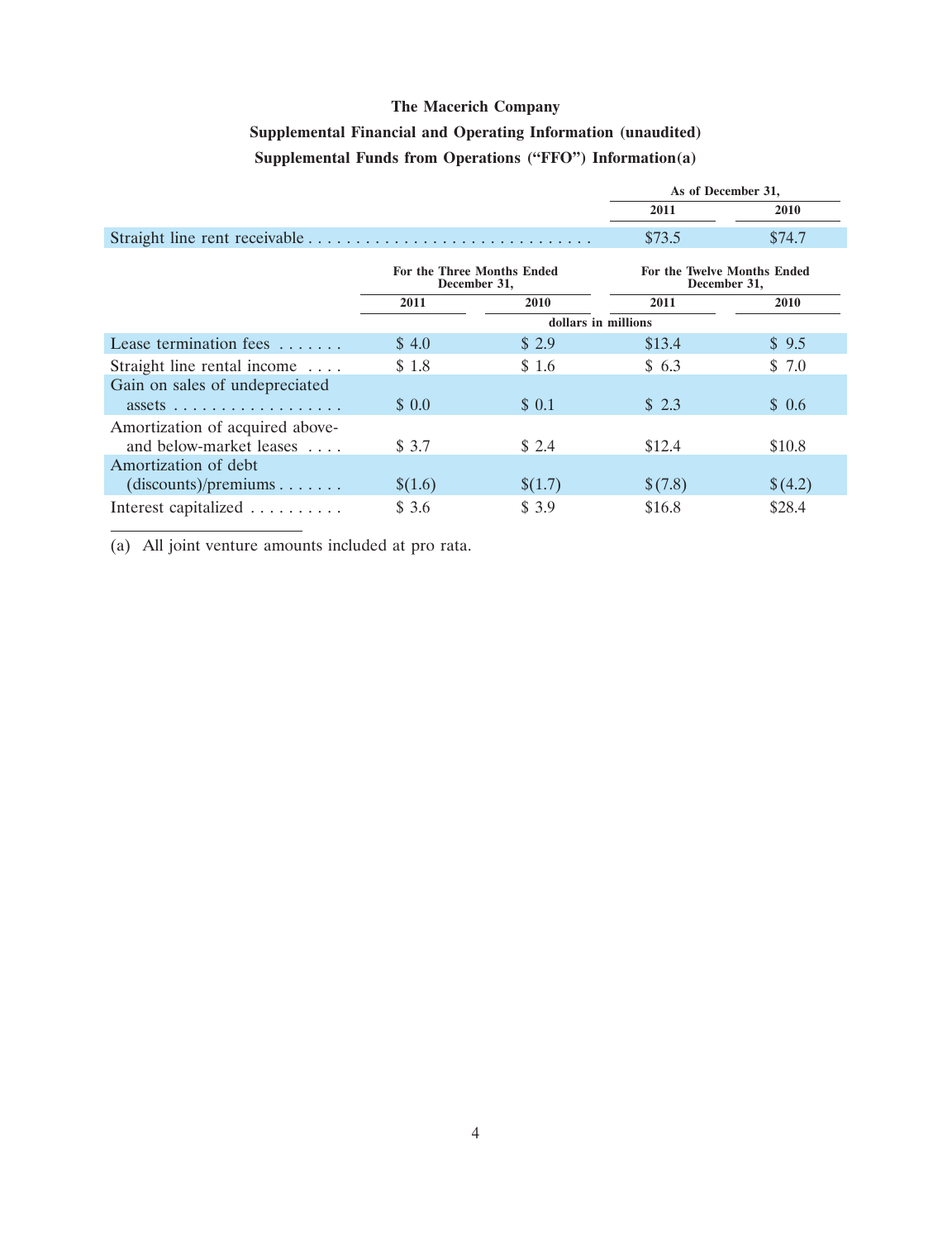### **Supplemental Financial and Operating Information (unaudited)**

## **Capital Expenditures**

|                                                           | <b>Year Ended</b><br>12/31/11 | <b>Year Ended</b><br>12/31/10 | <b>Year Ended</b><br>12/31/2009 |
|-----------------------------------------------------------|-------------------------------|-------------------------------|---------------------------------|
|                                                           |                               | dollars in millions           |                                 |
| <b>Consolidated Centers(a)</b>                            |                               |                               |                                 |
|                                                           | \$314.6                       | \$12.9                        | \$ 11.0                         |
| Development, redevelopment, expansions and renovations of |                               |                               |                                 |
|                                                           | 88.8                          | 214.8                         | 226.2                           |
|                                                           | 19.4                          | 22.0                          | 10.8                            |
|                                                           | 29.3                          | 24.5                          | <b>20.0</b>                     |
| Total                                                     | \$452.1                       | \$274.2                       | \$268.0                         |
| Unconsolidated Joint Venture Centers(a)                   |                               |                               |                                 |
|                                                           | \$143.4                       | <sup>\$</sup><br>6.1          | \$.<br>5.4                      |
| Development, redevelopment, expansions and renovations of |                               |                               |                                 |
|                                                           | 37.7                          | 42.3                          | 61.2                            |
|                                                           | 8.4                           | 8.1                           | 5.1                             |
|                                                           | 4.9                           | 4.7                           | 3.8                             |
| Total                                                     | \$194.4                       | \$61.2                        | \$75.5                          |

(a) All joint venture amounts at pro rata.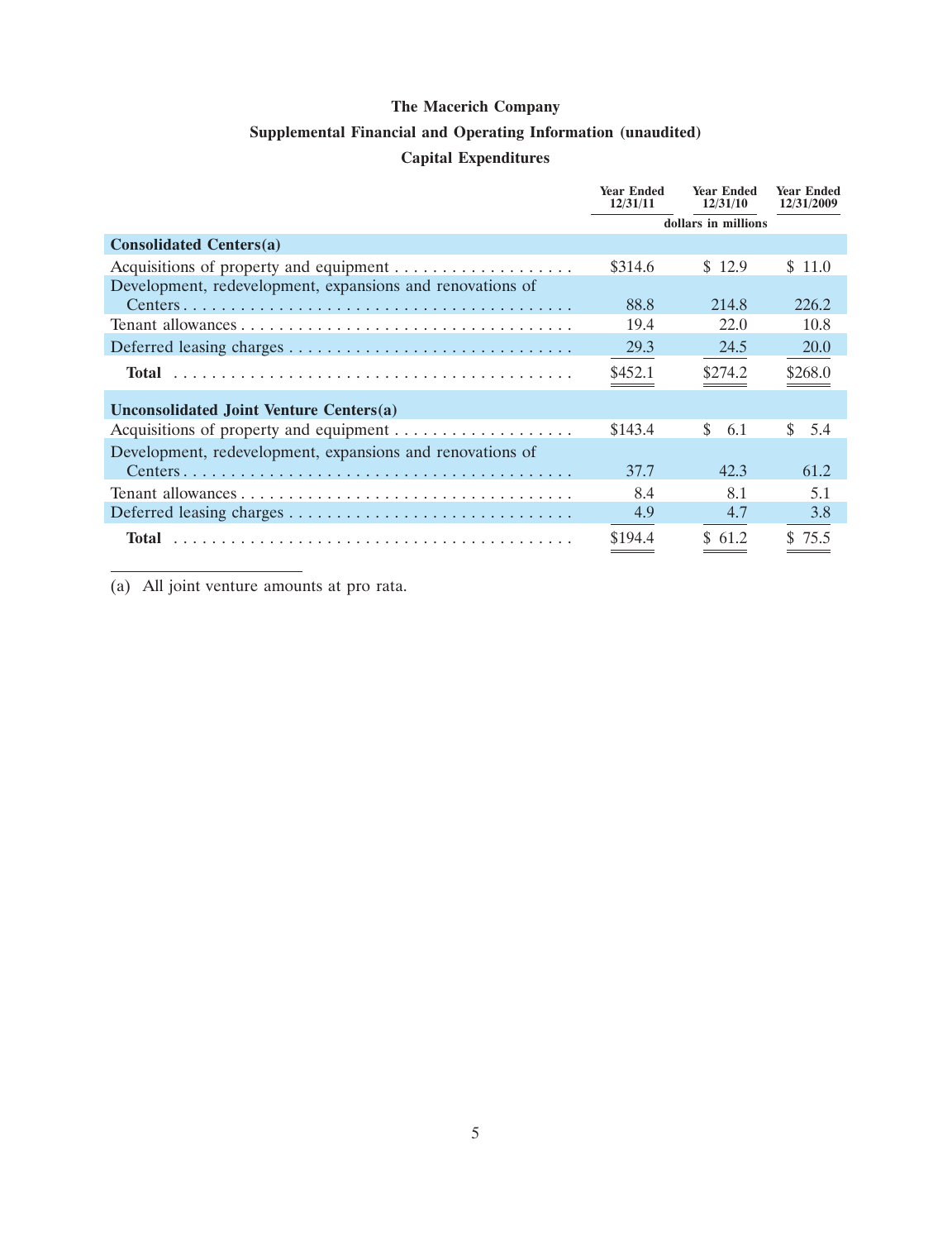### **Supplemental Financial and Operating Information (unaudited)**

### **Sales Per Square Foot(a)**

|                    | <b>Consolidated</b><br><b>Centers</b> | <b>Unconsolidated</b><br>Joint Venture<br><b>Centers</b> | <b>Total</b><br><b>Centers</b> |
|--------------------|---------------------------------------|----------------------------------------------------------|--------------------------------|
| $12/31/2011(b)(c)$ | \$417                                 | \$597                                                    | \$489                          |
|                    | \$392                                 | \$468                                                    | \$433                          |
| $12/31/2009(b)(d)$ | \$368                                 | \$440                                                    | \$407                          |

(a) Sales are based on reports by retailers leasing mall and freestanding stores for the trailing 12 months for tenants which have occupied such stores for a minimum of 12 months. Sales per square foot are based on tenants 10,000 square feet and under for regional shopping centers. Sales per square foot excludes centers under development and redevelopment.

- (b) Eastland Mall, Lake Square Mall, NorthPark Mall, SouthPark Mall, Southridge Mall and Valley Mall are included in Consolidated Centers in Year 2011. These centers are included in Unconsolidated Joint Venture Centers in Years 2009 and 2010.
- (c) The sales per square foot for Years 2010 and 2011 exclude Valley View Center.
- (d) The sales per square foot for Years 2009 and 2010 exclude Santa Monica Place which opened in August 2010.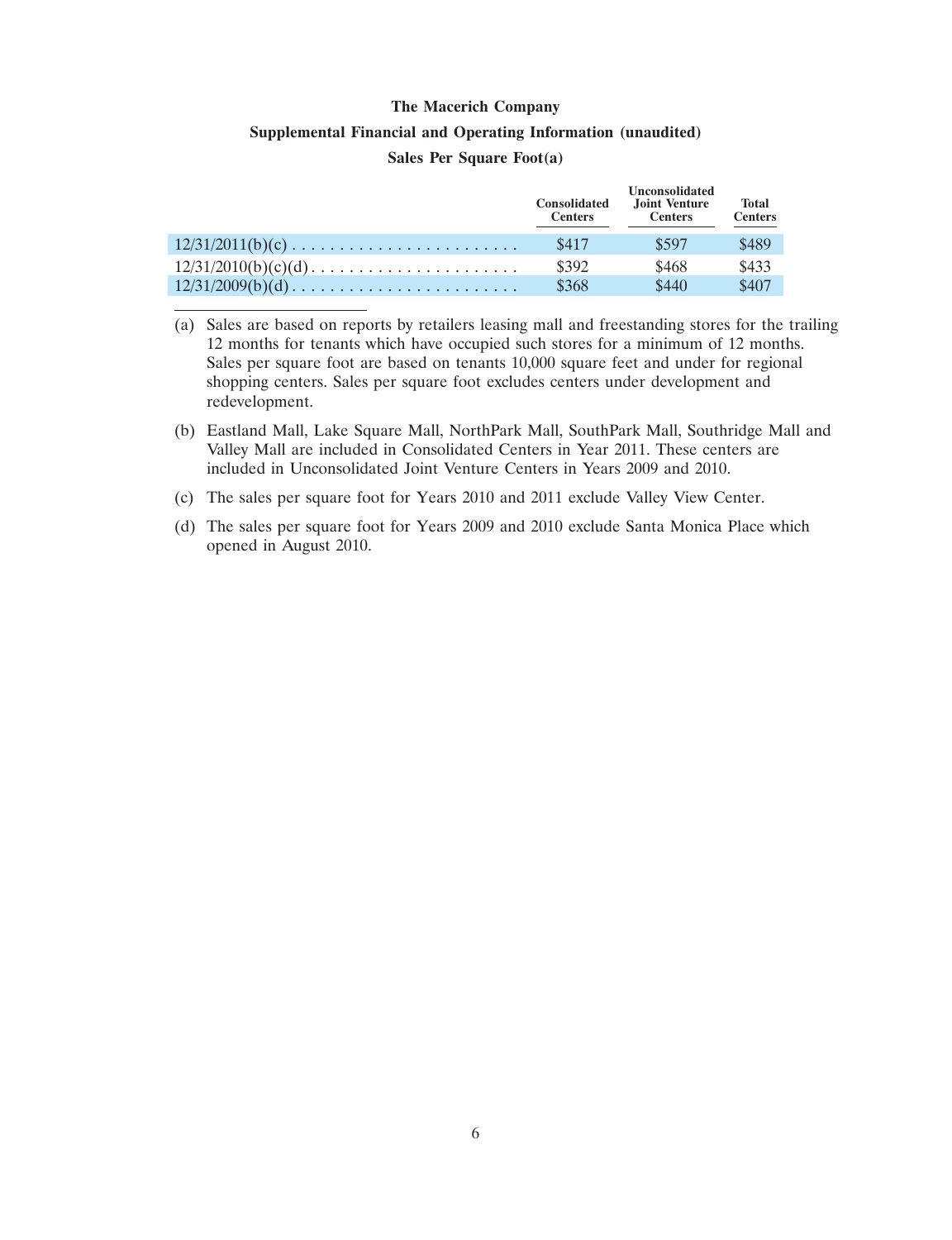#### **Supplemental Financial and Operating Information (unaudited)**

### **Occupancy(a)**

| <b>Regional Shopping Centers:</b><br>Period Ended                    | <b>Consolidated</b><br>Centers(b)(c) | <b>Unconsolidated</b><br>Joint Venture<br>Centers(b) | Total(c) |
|----------------------------------------------------------------------|--------------------------------------|------------------------------------------------------|----------|
| $12/31/2011$                                                         | $92.8\%$                             | $92.4\%$                                             | $92.7\%$ |
| $12/31/2010$                                                         | 93.8%                                | $92.5\%$                                             | $93.1\%$ |
| $12/31/2009 \ldots \ldots \ldots \ldots \ldots \ldots \ldots \ldots$ | $91.2\%$                             | $91.3\%$                                             | 91.3%    |

(a) Occupancy is the percentage of Mall and Freestanding GLA leased as of the last day of the reporting period. Occupancy excludes centers under development and redevelopment.

- (b) Eastland Mall, Lake Square Mall, NorthPark Mall, SouthPark Mall, Southridge Mall and Valley Mall are included in Consolidated Centers Occupancy in the Year Ended 2011. These centers are included with Unconsolidated Joint Venture Centers in the Years 2009 and 2010.
- (c) Occupancy as of December 31, 2011 and December 31, 2010 excludes Valley View Center.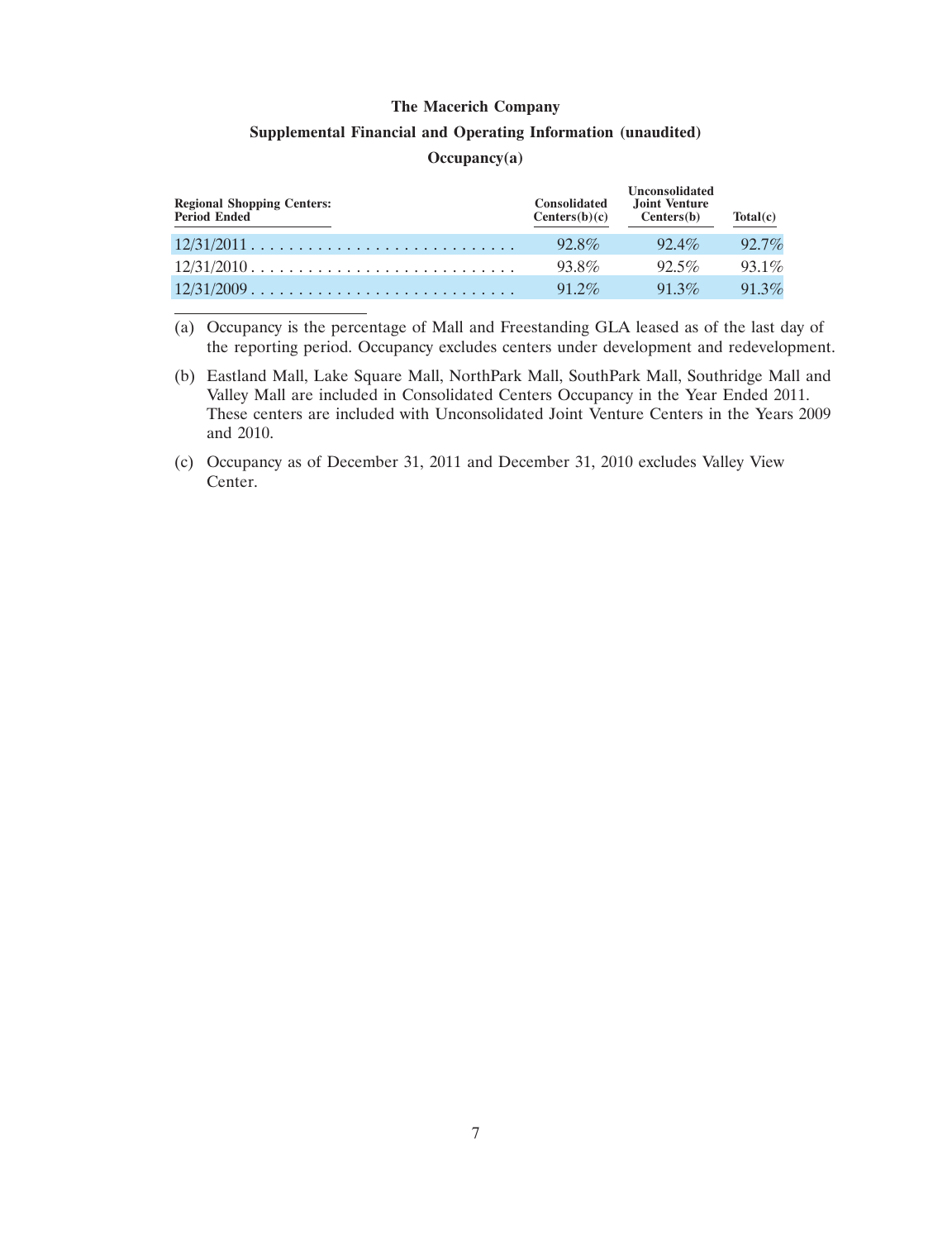### **Supplemental Financial and Operating Information (unaudited)**

### **Average Base Rent Per Square Foot(a)**

|                                             | <b>Average Base Rent</b><br>PSF(b) | <b>Average Base Rent</b><br><b>PSF</b> on Leases<br><b>Executed during the</b><br>trailing twelve<br>months ended $(c)$ | <b>Average Base Rent</b><br><b>PSF</b> on Leases<br>Expiring(d) |
|---------------------------------------------|------------------------------------|-------------------------------------------------------------------------------------------------------------------------|-----------------------------------------------------------------|
| <b>Consolidated Centers</b>                 |                                    |                                                                                                                         |                                                                 |
| 12/31/2011(e)(f)                            | \$38.78                            | \$38.35                                                                                                                 | \$35.84                                                         |
| $12/31/2010(f)$                             | \$37.93                            | \$34.99                                                                                                                 | \$37.02                                                         |
| $12/31/2009$                                | \$37.77                            | \$38.15                                                                                                                 | \$34.10                                                         |
| <b>Unconsolidated Joint Venture Centers</b> |                                    |                                                                                                                         |                                                                 |
| $12/31/2011$                                | \$53.72                            | \$50.00                                                                                                                 | \$38.98                                                         |
| $12/31/2010(e)$                             | \$46.16                            | \$48.90                                                                                                                 | \$38.39                                                         |
|                                             | \$45.56                            | \$43.52                                                                                                                 | \$37.56                                                         |

(a) Average base rent per square foot is based on spaces 10,000 square feet and under. Centers under development and redevelopment are excluded.

- (b) Average base rent per square foot gives effect to the terms of each lease in effect, as of the applicable date, including any concessions, abatements and other adjustments or allowances that have been granted to the tenants.
- (c) The average base rent per square foot on leases executed during the period represents the actual rent to be paid during the first twelve months.
- (d) The average base rent per square foot on leases expiring during the period represents the final year minimum rent, on a cash basis.
- (e) Eastland Mall, Lake Square Mall, NorthPark Mall, SouthPark Mall, Southridge Mall and Valley Mall are included as Consolidated Centers in Year 2011. These centers are included with Unconsolidated Joint Venture Centers in Years 2009 and 2010.
- (f) The leases for Valley View Center are excluded in Years 2010 and 2011.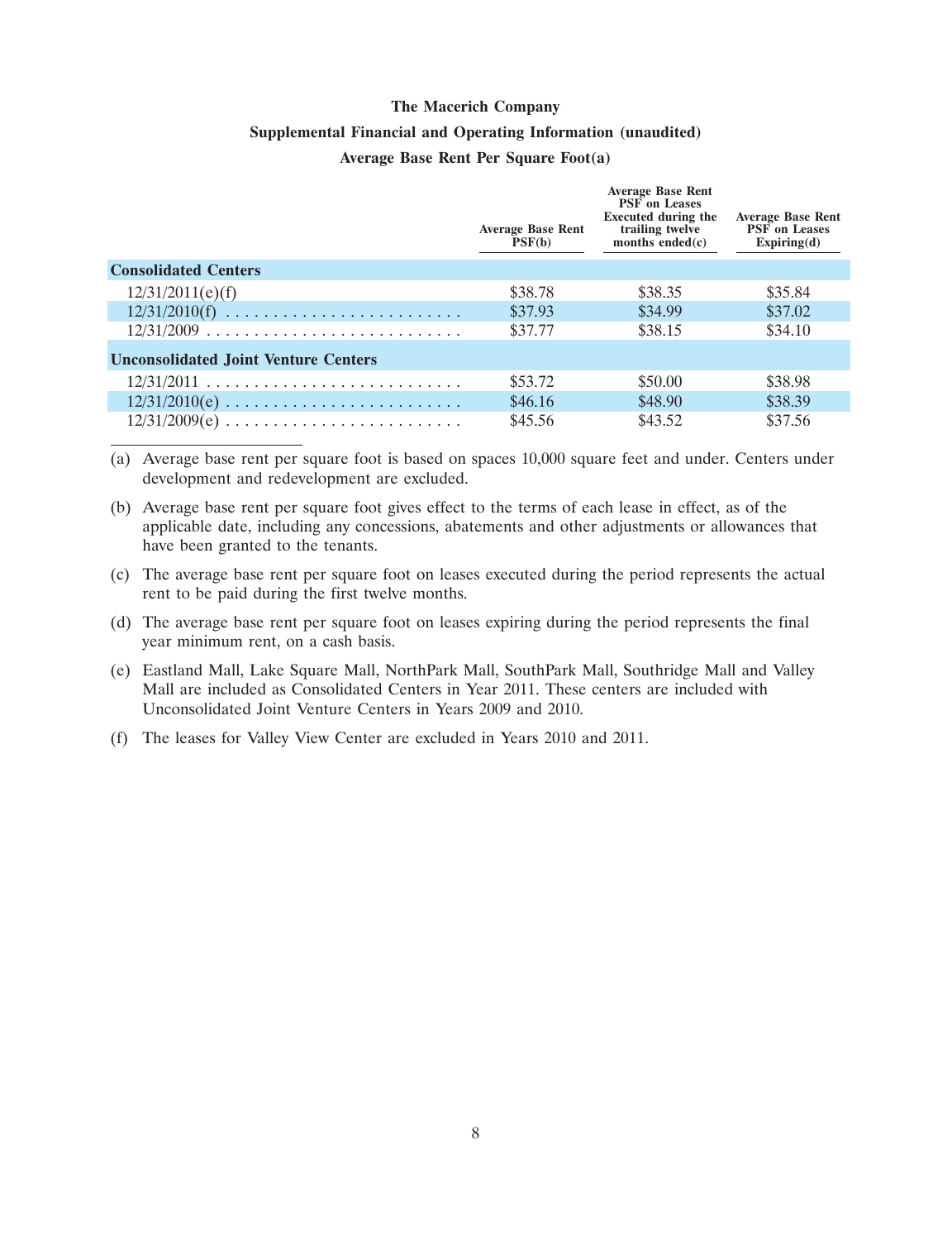### **Supplemental Financial and Operating Information (unaudited)**

### **Cost of Occupancy**

|                             | For Years Ended December 31, |          |          |  |
|-----------------------------|------------------------------|----------|----------|--|
|                             | 2011(a)(b)                   | 2010(b)  | 2009     |  |
| <b>Consolidated Centers</b> |                              |          |          |  |
|                             | $8.2\%$                      | 8.6%     | $9.1\%$  |  |
| Percentage rents            | $0.5\%$                      | $0.4\%$  | $0.4\%$  |  |
|                             | $4.1\%$                      | $4.4\%$  | $4.7\%$  |  |
|                             | $12.8\%$                     | $13.4\%$ | $14.2\%$ |  |

| For Years Ended December 31, |          |         |  |
|------------------------------|----------|---------|--|
| 2011                         | 2010(a)  | 2009(a) |  |
|                              |          |         |  |
| $9.1\%$                      | $91\%$   | $9.4\%$ |  |
| $0.4\%$                      | $0.4\%$  | $0.4\%$ |  |
| $3.9\%$                      | $4.0\%$  | $4.3\%$ |  |
| $13.4\%$                     | $13.5\%$ | 14.1%   |  |
|                              |          |         |  |

(a) Eastland Mall, Lake Square Mall, NorthPark Mall, SouthPark Mall, Southridge Mall and Valley Mall are included as Consolidated Centers in Year 2011. These Centers are included with Unconsolidated Joint Venture Centers in Years 2009 and 2010.

- (b) The cost of occupancy excludes Valley View Center in Years 2010 and 2011.
- (c) Represents real estate tax and common area maintenance charges.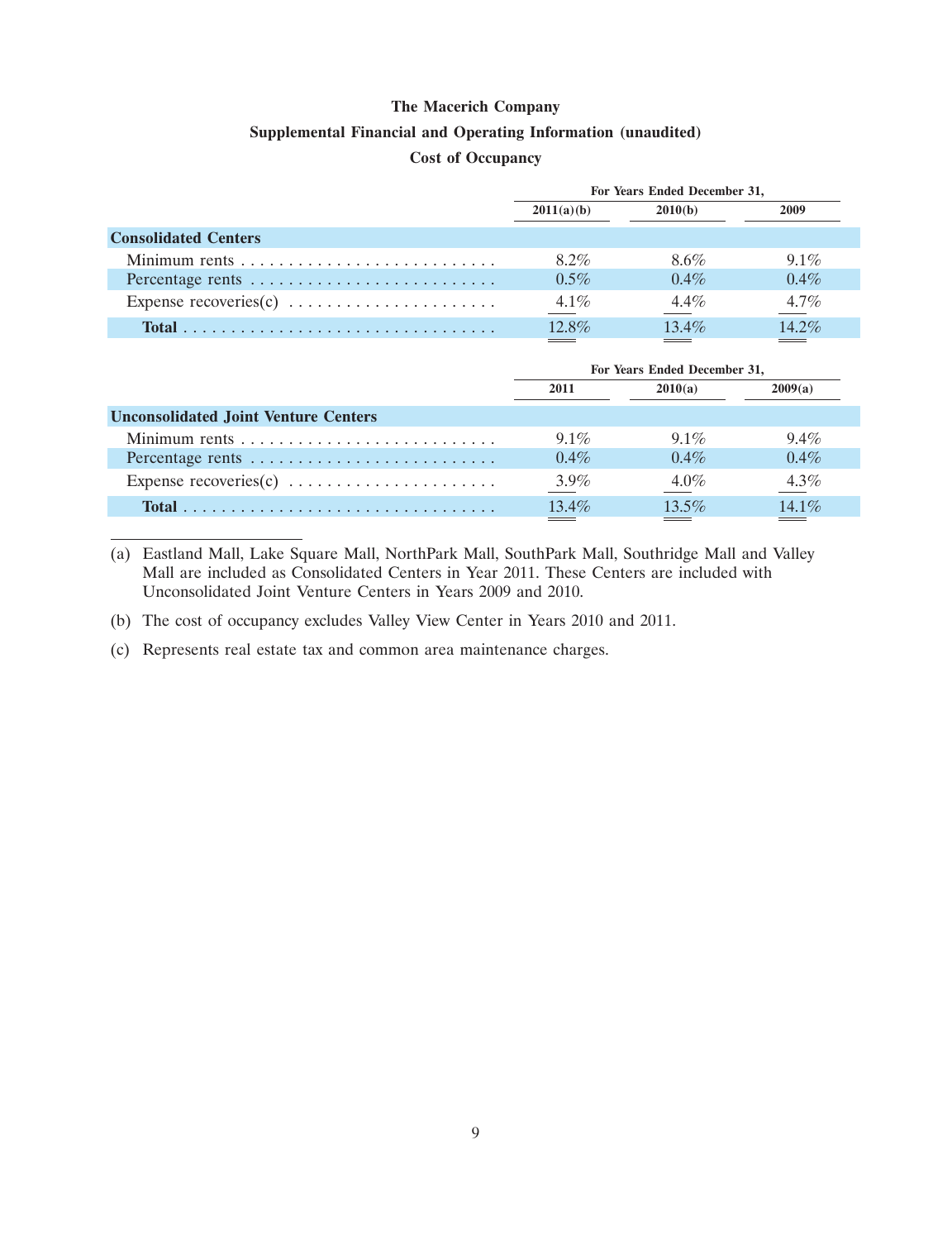## **The Macerich Company Supplemental Financial and Operating Information Consolidated Balance Sheets (unaudited) (Dollars in thousands, except share data)**

|                                                                                                                    | December 31,<br>2011 | December 31,<br>2010 |
|--------------------------------------------------------------------------------------------------------------------|----------------------|----------------------|
| <b>ASSETS:</b>                                                                                                     |                      |                      |
| Property, net(a) $\dots \dots \dots \dots \dots \dots \dots \dots \dots \dots \dots \dots \dots \dots \dots \dots$ | \$6,079,043          | \$5,674,127          |
| Cash and cash equivalents(b) $\dots \dots \dots \dots \dots \dots \dots \dots \dots \dots \dots \dots$             | 67,248               | 445,645              |
|                                                                                                                    | 68,628               | 71,434               |
|                                                                                                                    | 24,833               | 25,935               |
|                                                                                                                    | 109,092              | 95,083               |
|                                                                                                                    | 483,763              | 316,969              |
|                                                                                                                    | 3,995                | 3,095                |
|                                                                                                                    | 3,387                | 6,599                |
|                                                                                                                    | 1,098,560            | 1,006,123            |
|                                                                                                                    | \$7,938,549          | \$7,645,010          |
| LIABILITIES, REDEEMABLE NONCONTROLLING INTERESTS AND<br><b>EQUITY:</b>                                             |                      |                      |
| Mortgage notes payable:                                                                                            |                      |                      |
|                                                                                                                    | \$279,430            | \$302,344            |
|                                                                                                                    | 3,049,008            | 2,957,131            |
|                                                                                                                    | 3,328,438            | 3,259,475            |
|                                                                                                                    | 877,636              | 632,595              |
|                                                                                                                    | 72,870               | 70,585               |
|                                                                                                                    | 299,098              | 257,678              |
| Distributions in excess of investments in unconsolidated joint ventures                                            | 70,685               | 65,045               |
|                                                                                                                    | 125,171              | 160,270              |
|                                                                                                                    | 4,773,898            | 4,445,648            |
|                                                                                                                    |                      | 11,366               |
| Commitments and contingencies                                                                                      |                      |                      |
| Equity:                                                                                                            |                      |                      |
| Stockholders' equity:                                                                                              |                      |                      |
| Common stock, \$0.01 par value, 250,000,000 shares authorized,                                                     |                      |                      |
| 132,153,444 and 130,452,032 shares issued and outstanding at                                                       |                      |                      |
| December 31, 2011 and December 31, 2010, respectively                                                              | 1,321                | 1,304                |
|                                                                                                                    | 3,487,630            | 3,456,569            |
|                                                                                                                    | (678, 631)           | (564, 357)           |
| Accumulated other comprehensive income (loss)                                                                      | 3,017                | (3,237)              |
|                                                                                                                    | 2,813,337            | 2,890,279            |
|                                                                                                                    | 351,314              | 297,717              |
|                                                                                                                    | 3,164,651            | 3,187,996            |
| Total liabilities, redeemable noncontrolling interests and equity                                                  | \$7,938,549          | \$7,645,010          |
|                                                                                                                    |                      |                      |

<sup>(</sup>a) Includes consolidated construction in process of \$209,732 at December 31, 2011 and \$292,891 at December 31, 2010. Does not include pro rata share of unconsolidated joint venture construction in process of \$61,407 at December 31, 2011 and \$36,903 at December 31, 2010.

<sup>(</sup>b) Does not include pro rata share of unconsolidated joint venture cash of \$61,728 at December 31, 2011 or \$57,437 at December 31, 2010.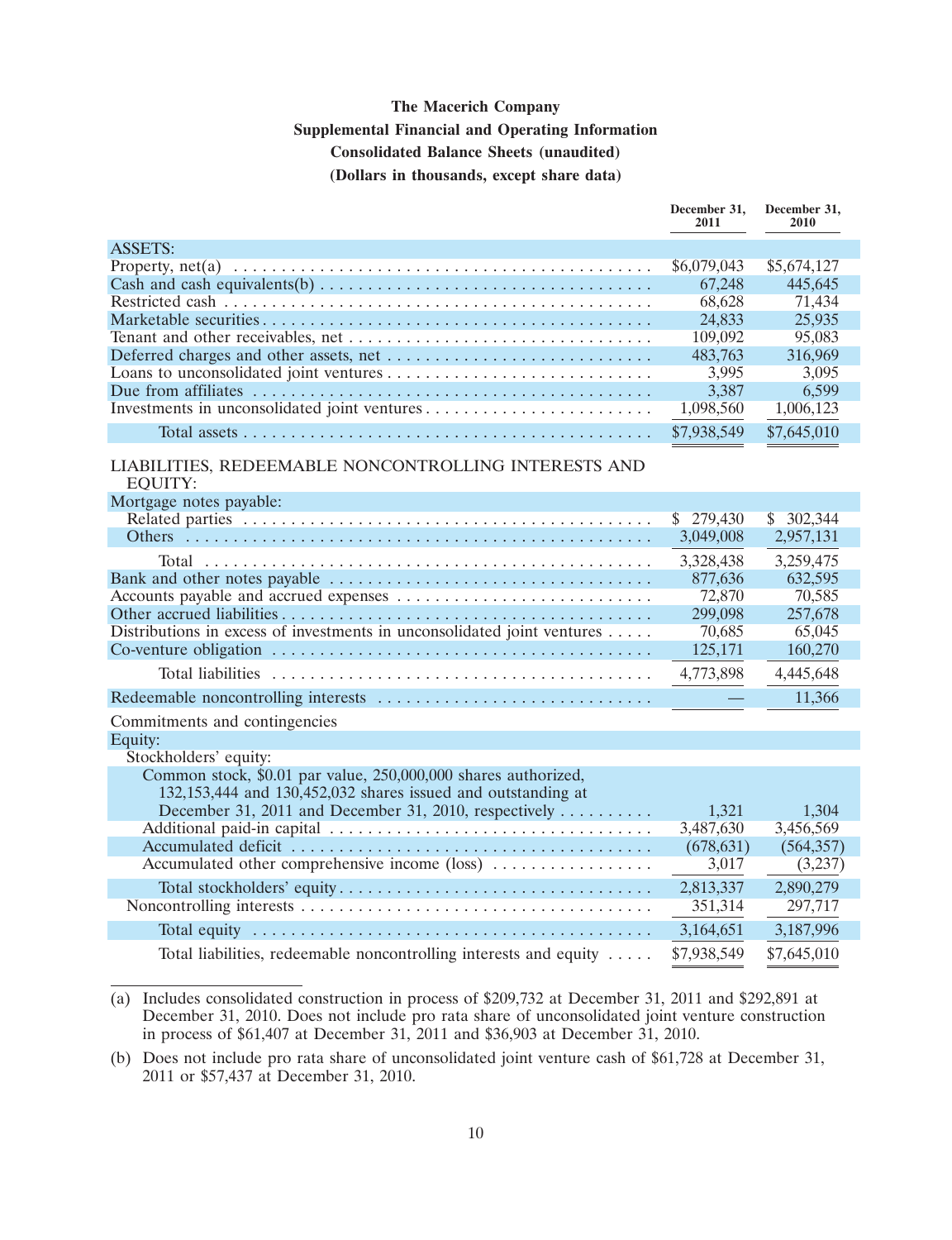## **Supplemental Financial and Operating Information (unaudited)**

## **Debt Summary (at Company's pro rata share)**

|                                   | As of December 31, 2011 |                      |             |
|-----------------------------------|-------------------------|----------------------|-------------|
|                                   | <b>Fixed Rate</b>       | <b>Floating Rate</b> | Total       |
|                                   |                         | dollars in thousands |             |
|                                   |                         | \$1,504,943          | \$3,954,148 |
|                                   | 1,788,428               | 161,229              | 1,949,657   |
|                                   | \$4,237,633             | \$1,666,172          | \$5,903,805 |
|                                   | $5.74\%$                | $3.12\%$             | $5.00\%$    |
| Weighted average maturity (years) |                         |                      | 3.19        |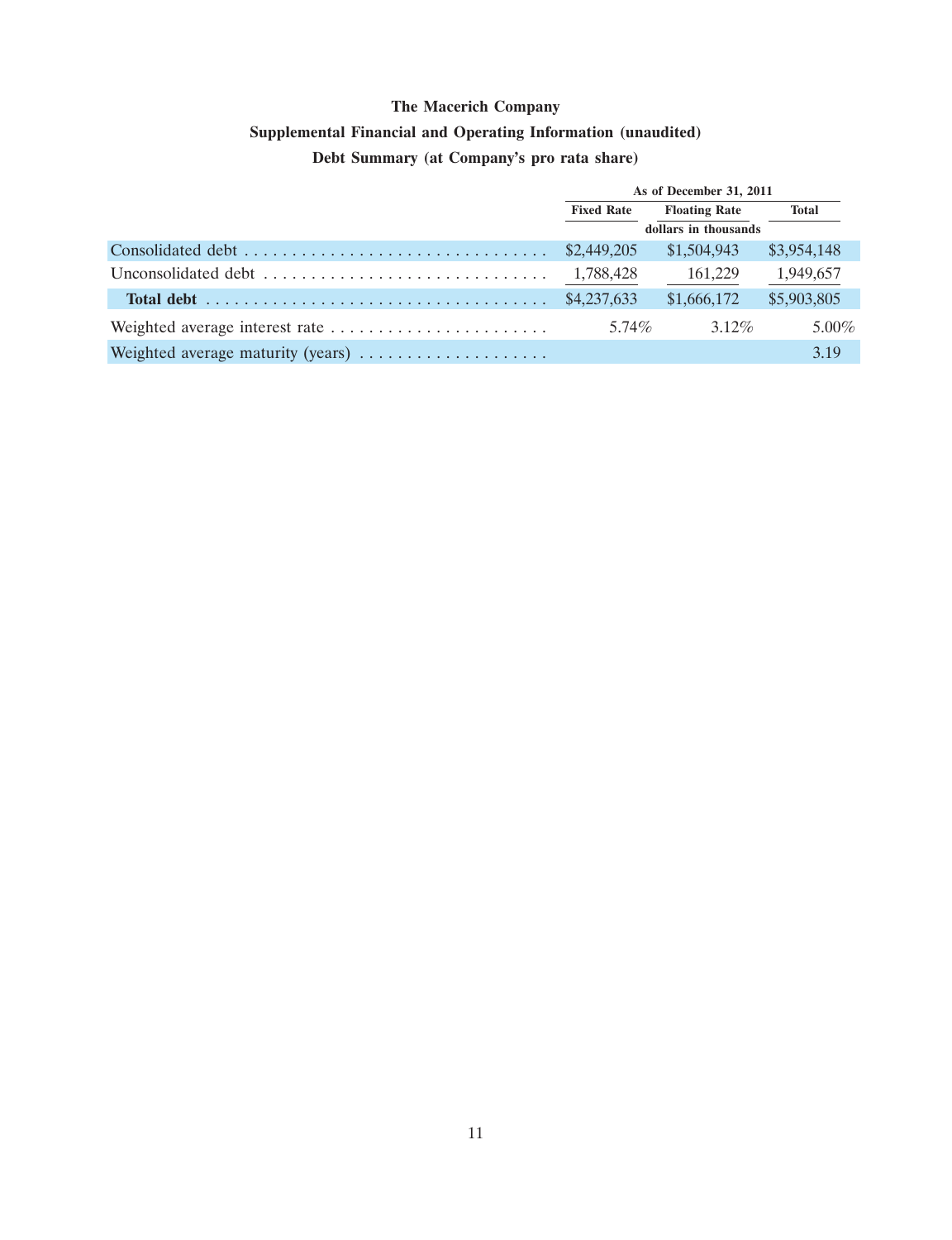# **Supplemental Financial and Operating Information (Unaudited) Outstanding Debt by Maturity Date**

|                                                                               | As of December 31, 2011 |                                                |                                  |                                  |                                 |
|-------------------------------------------------------------------------------|-------------------------|------------------------------------------------|----------------------------------|----------------------------------|---------------------------------|
| Center/Entity (dollars in thousands)                                          | <b>Maturity Date</b>    | <b>Effective</b><br><b>Interest</b><br>Rate(a) | Fixed                            | <b>Floating</b>                  | <b>Total Debt</b><br>Balance(a) |
| <b>I. Consolidated Assets:</b>                                                |                         |                                                |                                  |                                  |                                 |
| Valley View Center(b) $\ldots \ldots \ldots \ldots \ldots \ldots \ldots$      | 01/01/11                | 5.72%                                          | \$125,000                        | \$                               | 125,000<br>\$                   |
|                                                                               | 12/01/11                | 5.86%                                          | 60,000                           | $\equiv$                         | 60,000                          |
| The Macerich Company—Convertible Senior Notes $(d)$                           | 03/15/12                | 5.41%                                          | 437,788                          | $\overline{\phantom{0}}$         | 437,788                         |
|                                                                               | 06/01/12                | 5.84%                                          | 75,315                           | $\equiv$                         | 75,315                          |
|                                                                               | 11/01/12                | 5.50%                                          | 77,900                           |                                  | 77,900                          |
|                                                                               | 11/01/12                | 4.99%                                          | 12,801                           | $\equiv$                         | 12.801                          |
|                                                                               | 01/15/13                | 5.41%                                          | 172,500                          | $\overline{\phantom{0}}$         | 172,500                         |
|                                                                               | 09/01/13                | $6.34\%$                                       | 24,849                           | $\equiv$                         | 24.849                          |
|                                                                               | 12/01/13                | 5.19%                                          | 37,256                           | $\overline{\phantom{0}}$         | 37,256                          |
|                                                                               | 01/01/15                | 4.98%                                          | 84,000                           | $\equiv$                         | 84,000                          |
|                                                                               | 04/11/15                | $6.55\%$                                       | 102,760                          | $\overbrace{\phantom{12322111}}$ | 102,760                         |
|                                                                               | 08/01/15                | $6.76\%$                                       | 163,467                          | $\equiv$                         | 163,467                         |
|                                                                               | 11/01/15                | 5.03%                                          | 37,000                           | $\qquad \qquad$                  | 37,000                          |
|                                                                               | 11/05/15                | $6.39\%$                                       | 86,525                           | $\equiv$                         | 86,525                          |
|                                                                               | 02/01/16                | 5.59%                                          | 120,000                          |                                  | 120,000                         |
|                                                                               | 05/01/16                | 5.83%                                          | 115,000                          | $\equiv$                         | 115,000                         |
| Eastland Mall                                                                 | 06/01/16                | 5.79%                                          | 168,000                          |                                  | 168,000                         |
|                                                                               | 06/01/16                | 5.85%                                          | 43.543                           | $\equiv$                         | 43.543                          |
|                                                                               | 06/01/16                | 6.46%                                          | 15,030                           | $\overline{\phantom{0}}$         | 15,030                          |
|                                                                               | 01/01/18                | $4.20\%$                                       | 116,683                          | $\qquad \qquad -$                | 116,683                         |
| Danbury Fair Mall                                                             | 10/01/20                | 5.53%                                          | 244,763                          |                                  | 244,763                         |
|                                                                               | 10/06/20                | 4.89%                                          | 129,025                          | $\equiv$                         | 129,025                         |
| Total Fixed Rate Debt for Consolidated Assets                                 |                         | 5.60%                                          | \$2,449,205                      | \$<br>$\overline{\phantom{0}}$   | \$2,449,205                     |
|                                                                               | 05/06/13                | 2.13%                                          | \$<br>$\equiv$                   | $\mathcal{S}$<br>97,000          | $\mathbb{S}$<br>97,000          |
|                                                                               | 06/05/13                | 2.53%                                          | $\overbrace{\phantom{aaaaa}}$    | 175,000                          | 175,000                         |
| SanTan Village Regional Center $(g)(h)$                                       | 06/13/13                | 2.69%                                          | $\equiv$                         | 117,277                          | 117,277                         |
| Oaks, The(g) $\ldots \ldots \ldots \ldots \ldots \ldots \ldots \ldots \ldots$ | 07/10/13                | 2.26%                                          |                                  | 257,264                          | 257,264                         |
|                                                                               | 08/01/13                | 1.28%                                          |                                  | 40,000                           | 40,000                          |
| Promenade at Casa Grande(i) $\ldots \ldots \ldots \ldots \ldots$              | 12/30/13                | 5.21%                                          | $\overline{\phantom{0}}$         | 39,287                           | 39,287                          |
|                                                                               | 08/31/14                | $6.30\%$                                       |                                  | 84,000                           | 84,000                          |
| Northgate Mall(g) $\dots \dots \dots \dots \dots \dots \dots \dots \dots$     | 01/01/15                | $7.00\%$                                       | $\overline{\phantom{0}}$         | 38.115                           | 38.115                          |
|                                                                               | 04/27/15                | $3.56\%$                                       | $\equiv$                         | 135,000                          | 135,000                         |
|                                                                               | 01/18/16                | 3.12%                                          | $\overbrace{\phantom{12322111}}$ | 107,000                          | 107,000                         |
| The Macerich Partnership L.P.—Line of $Credit(g) \ldots$ .                    | 05/02/16                | 2.96%                                          | $\equiv$                         | 290,000                          | 290,000                         |
| The Macerich Partnership L.P.—Term Loan                                       | 12/08/18                | 2.42%                                          | $\overline{\phantom{0}}$         | 125,000                          | 125,000                         |
| Total Floating Rate Debt for Consolidated Assets                              |                         | 3.04%                                          | \$<br>$\qquad \qquad -$          | \$1,504,943                      | \$1,504,943                     |
| Total Debt for Consolidated Assets                                            |                         | 4.63%                                          | \$2,449,205                      | \$1,504,943                      | \$3,954,148                     |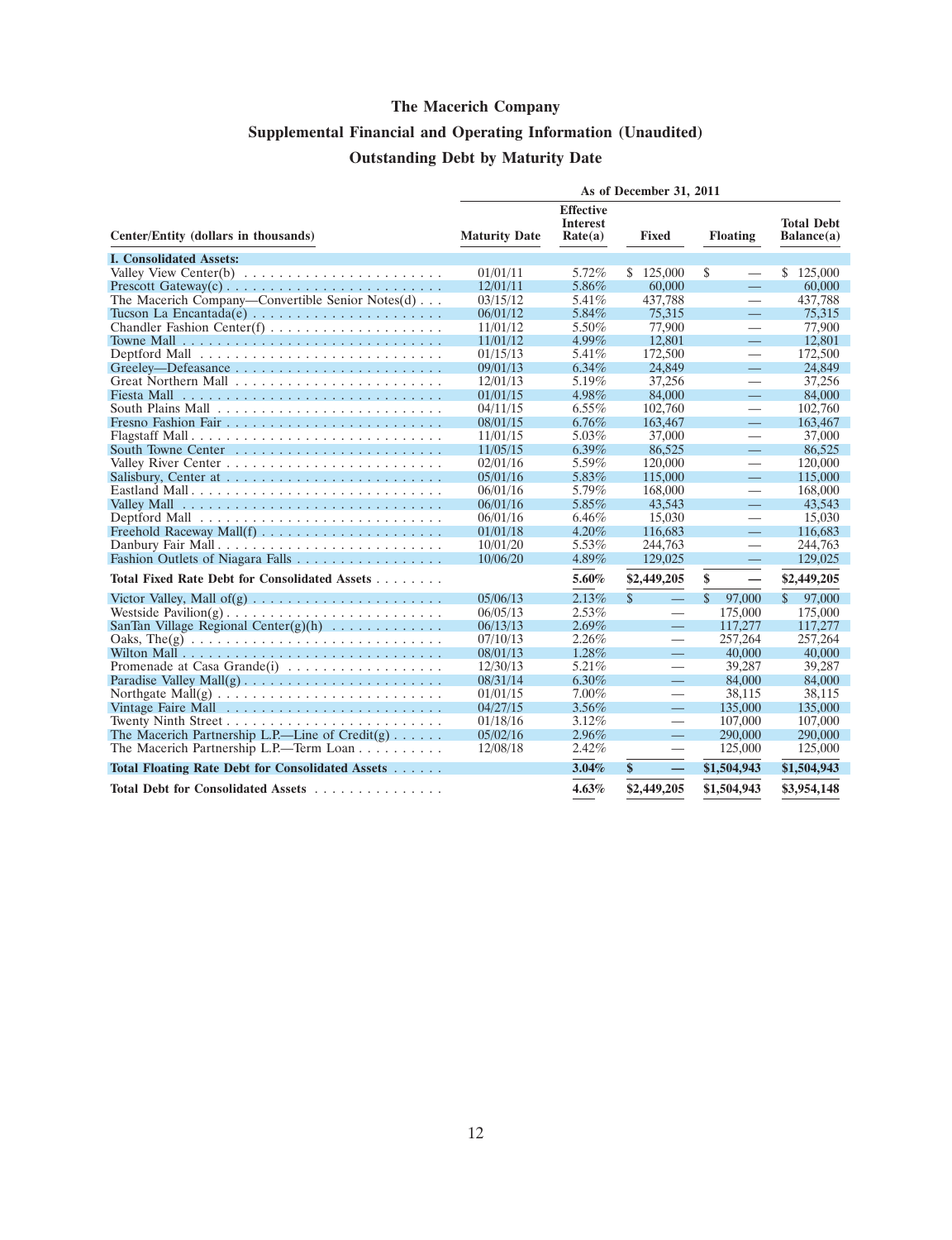### **Supplemental Financial and Operating Information (Unaudited) Outstanding Debt by Maturity Date**

|                                                          | As of December 31, 2011 |                                                |                                |                          |                                 |
|----------------------------------------------------------|-------------------------|------------------------------------------------|--------------------------------|--------------------------|---------------------------------|
| Center/Entity (dollars in thousands)                     | <b>Maturity Date</b>    | <b>Effective</b><br><b>Interest</b><br>Rate(a) | Fixed                          | <b>Floating</b>          | <b>Total Debt</b><br>Balance(a) |
| II. Unconsolidated Assets (At Company's pro rata share): |                         |                                                |                                |                          |                                 |
|                                                          | 04/11/12                | 7.82%                                          | \$<br>28.373                   | \$                       | \$<br>28.373                    |
|                                                          | 05/10/12                | 5.97%                                          | 87,491                         | $\equiv$                 | 87,491                          |
|                                                          | 05/10/12                | 8.33%                                          | 39,166                         |                          | 39,166                          |
|                                                          | 05/10/12                | 8.33%                                          | 37,831                         | $\equiv$                 | 37,831                          |
| SanTan Village Power Center $(34.9\%)(g)$                | 06/01/12                | 5.33%                                          | 15,705                         | $\overline{\phantom{0}}$ | 15,705                          |
|                                                          | 01/01/13                | $6.02\%$                                       | 28,722                         | $\equiv$                 | 28,722                          |
| Kierland Main Street (50%)                               | 01/02/13                | 4.99%                                          | 7,291                          | $\overline{\phantom{0}}$ | 7.291                           |
|                                                          | 03/01/13                | 7.78%                                          | 63,540                         | ═                        | 63,540                          |
|                                                          | 03/01/13                | $7.00\%$                                       | 102,073                        | $\overline{\phantom{0}}$ | 102,073                         |
| Scottsdale Fashion Square $(50\%)$                       | 07/08/13                | 5.66%                                          | 275,000                        | $\overline{\phantom{0}}$ | 275,000                         |
|                                                          | 12/01/13                | 5.26%                                          | 43,156                         |                          | 43.156                          |
| Tysons Corner Center $(50\%)$                            | 02/17/14                | 4.78%                                          | 155,269                        | ═                        | 155,269                         |
|                                                          | 05/15/14                | 7.52%                                          | 29,673                         | $\qquad \qquad$          | 29,673                          |
|                                                          | 10/01/14                | 8.25%                                          | 29,510                         | <u>a i</u>               | 29,510                          |
|                                                          | 06/01/15                | 5.43%                                          | 127,500                        | $\overline{\phantom{0}}$ | 127,500                         |
|                                                          | 08/15/15                | 6.12%                                          | 71,766                         | $\equiv$                 | 71,766                          |
|                                                          | 10/12/15                | $4.82\%$                                       | 35,250                         | $\overline{\phantom{0}}$ | 35,250                          |
|                                                          | 11/01/15                | $6.39\%$                                       | 14,836                         | $\equiv$                 | 14,836                          |
|                                                          | 11/01/15                | $6.37\%$                                       | 9,441                          | $\overline{\phantom{0}}$ | 9.441                           |
|                                                          | 01/01/16                | 6.04%                                          | 122,658                        | ═                        | 122,658                         |
| North Bridge, The Shops at $(50\%)$                      | 06/15/16                | 7.52%                                          | 99,999                         | $\overline{\phantom{0}}$ | 99,999                          |
|                                                          | 10/01/16                | $6.41\%$                                       | 11,980                         | $\equiv$                 | 11,980                          |
| Corte Madera, The Village at $(50.1\%)$                  | 11/01/16                | 7.27%                                          | 39,231                         |                          | 39.231                          |
|                                                          | 11/01/17                | 4.67%                                          | 56,870                         | ═                        | 56,870                          |
| Los Cerritos Center (51%)                                | 07/01/18                | 4.50%                                          | 101,456                        |                          | 101,456                         |
| Arrowhead Towne Center $(66.7\%)$                        | 10/05/18                | 4.30%                                          | 152,910                        | Ξ,                       | 152,910                         |
|                                                          | 01/01/33                | $6.35\%$                                       | 1,731                          |                          | 1,731                           |
| Total Fixed Rate Debt for Unconsolidated Assets          |                         | 5.92%                                          | \$1,788,428                    | \$<br>—                  | \$1,788,428                     |
| Pacific Premier Retail Trust $(51\%)(g)$                 | 11/03/13                | 5.16%                                          | \$<br>$\overline{\phantom{0}}$ | \$<br>58,650             | \$<br>58,650                    |
|                                                          | 12/16/13                | 3.35%                                          | $\equiv$                       | 10,520                   | 10,520                          |
| Market at Estrella Falls (39.7%)                         | 06/01/15                | $3.26\%$                                       | $\overline{\phantom{0}}$       | 13,309                   | 13.309                          |
| Chandler Village Center $(50\%)(g)$                      | 03/01/16                | 3.01%                                          | $\equiv$                       | 8,750                    | 8,750                           |
|                                                          | 04/01/16                | $3.52\%$                                       | $\overline{\phantom{0}}$       | 25,000                   | 25,000                          |
| Superstition Springs Center $(66.7\%)$                   | 10/28/16                | 2.88%                                          | $\equiv$                       | 45,000                   | 45,000                          |
| Total Floating Rate Debt for Unconsolidated Assets       |                         | 3.88%                                          | \$<br>$\overline{\phantom{0}}$ | \$<br>161,229            | \$161,229                       |
| Total Debt for Unconsolidated Assets                     |                         | 5.75%                                          | \$1,788,428                    | \$161,229                | \$1,949,657                     |
|                                                          |                         | 5.00%                                          | \$4,237,633                    | \$1,666,172              | \$5,903,805                     |
| Percentage to Total                                      |                         | $\sim$                                         | 71.78%                         | 28.22%                   | 100.00%                         |

*(a) The debt balances include the unamortized debt premiums/discounts. Debt premiums/discounts represent the excess of the fair value of debt over the principal value of debt assumed in various acquisitions and are amortized into interest expense over the remaining term of the related debt in a manner that approximates the effective interest method. The annual interest rate in the above table represents the effective interest rate, including the debt premiums/discounts and loan financing costs.*

*(b) Effective July 15, 2010, a court-appointed receiver assumed operational control of this property and responsibility for managing all aspects of the property.*

*(c) This non-recourse mortgage loan is in maturity default. The Company is negotiating with the loan servicer, which will likely result in a transition of the asset to the loan servicer or a receiver.*

*(d) These convertible senior notes were issued on March 16, 2007 in an aggregate amount of \$950.0 million. The above table includes the unamortized discount of \$1.5 million and the annual interest rate represents the effective interest rate, including the discount.*

*(e) On February 1, 2012, the Company replaced the existing loan with a new ten-year \$75.1 million loan bearing interest at a fixed rate of 4.22%, maturing on March 1, 2022.*

*(f) This property is a consolidated joint venture. The above debt balance represents the Company's pro rata share of 50.1%.*

*(g) The maturity date assumes that all extension options are fully exercised and that the Company and/or its affiliates do not opt to refinance the debt prior to these dates.*

*(h) This property is a consolidated joint venture. The above debt balance represents the Company's pro rata share of 84.9%.*

*(i) This property is a consolidated joint venture. The above debt balance represents the Company's pro rata share of 51.3%.*